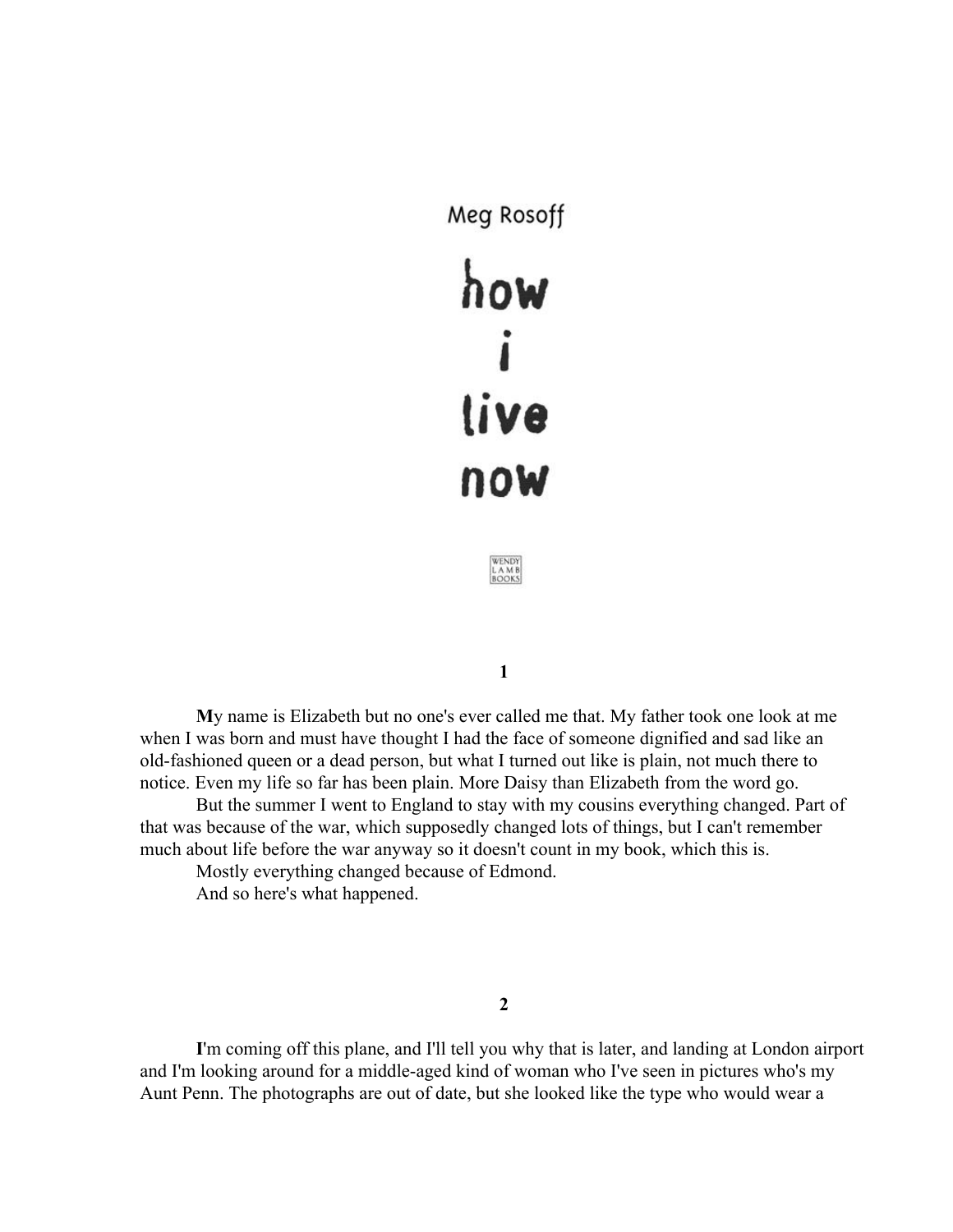big necklace and flat shoes, and maybe some kind of narrow dress in black or gray. But I'm just guessing since the pictures only showed her face.

Anyway, I'm looking and looking and everyone's leaving and there's no signal on my phone and I'm thinking Oh great, I'm going to be abandoned at the airport so that's two countries they don't want me in, when I notice everyone's gone except this kid who comes up to me and says You must be Daisy. And when I look relieved he does too and says I'm Edmond.

Hello Edmond, I said, nice to meet you, and I look at him hard to try to get a feel for what my new life with my cousins might be like.

Now let me tell you what he looks like before I forget because it's not exactly what you'd expect from your average fourteen-year-old what with the CIGARETTE and hair that looked like he cut it himself with a hatchet in the dead of night, but aside from that he's exactly like some kind of mutt, you know the ones you see at the dog shelter who are kind of hopeful and sweet and put their nose straight into your hand when they meet you with a certain kind of dignity and you know from that second that you're going to take him home? Well that's him.

Only he took me home.

I'll take your bag, he said, and even though he's about half a mile shorter than me and has arms about as thick as a dog leg, he grabs my bag, and I grab it back and say Where's your mom, is she in the car?

And he smiles and takes a drag on his cigarette, which even though I know smoking kills and all that, I think is a little bit cool, but maybe all the kids in England smoke cigarettes? I don't say anything in case it's a well-known fact that the smoking age in England is something like twelve and by making a big thing about it I'll end up looking like an idiot when I've barely been here five minutes. Anyway, he says Mum couldn't come to the airport cause she's working and it's not worth anyone's life to interrupt her while she's working, and everyone else seemed to be somewhere else, so I drove here myself.

I looked at him funny then.

You drove here yourself? You DROVE HERE yourself? Yeah well and I'M the Duchess of Panama's Private Secretary.

And then he gave a little shrug and a little dog-shelter-dog kind of tilt of his head and he pointed at a falling-apart black jeep and he opened the door by reaching in through the window which was open, and pulling the handle up and yanking. He threw my bag in the back, though more like pushed it in, because it was pretty heavy, and then said Get in Cousin Daisy, and there was nothing else I could think of to do so I got in.

I'm still trying to get my head around all this when instead of following the signs that say Exit he turns the car up onto this grass and then drives across to a sign that says Do Not Enter and of course he Enters and then he jogs left across a ditch and suddenly we're out on the highway.

Can you believe they charge £13.50 just to park there for an hour? he says to me.

Well to be fair, there is no way I'm believing any of this, being driven along on the wrong side of the road by this skinny kid dragging on a cigarette and let's face it who wouldn't be thinking what a weird place England is.

And then he looked at me again in his funny doggy way, and he said You'll get used to it. Which was strange too, because I hadn't said anything out loud.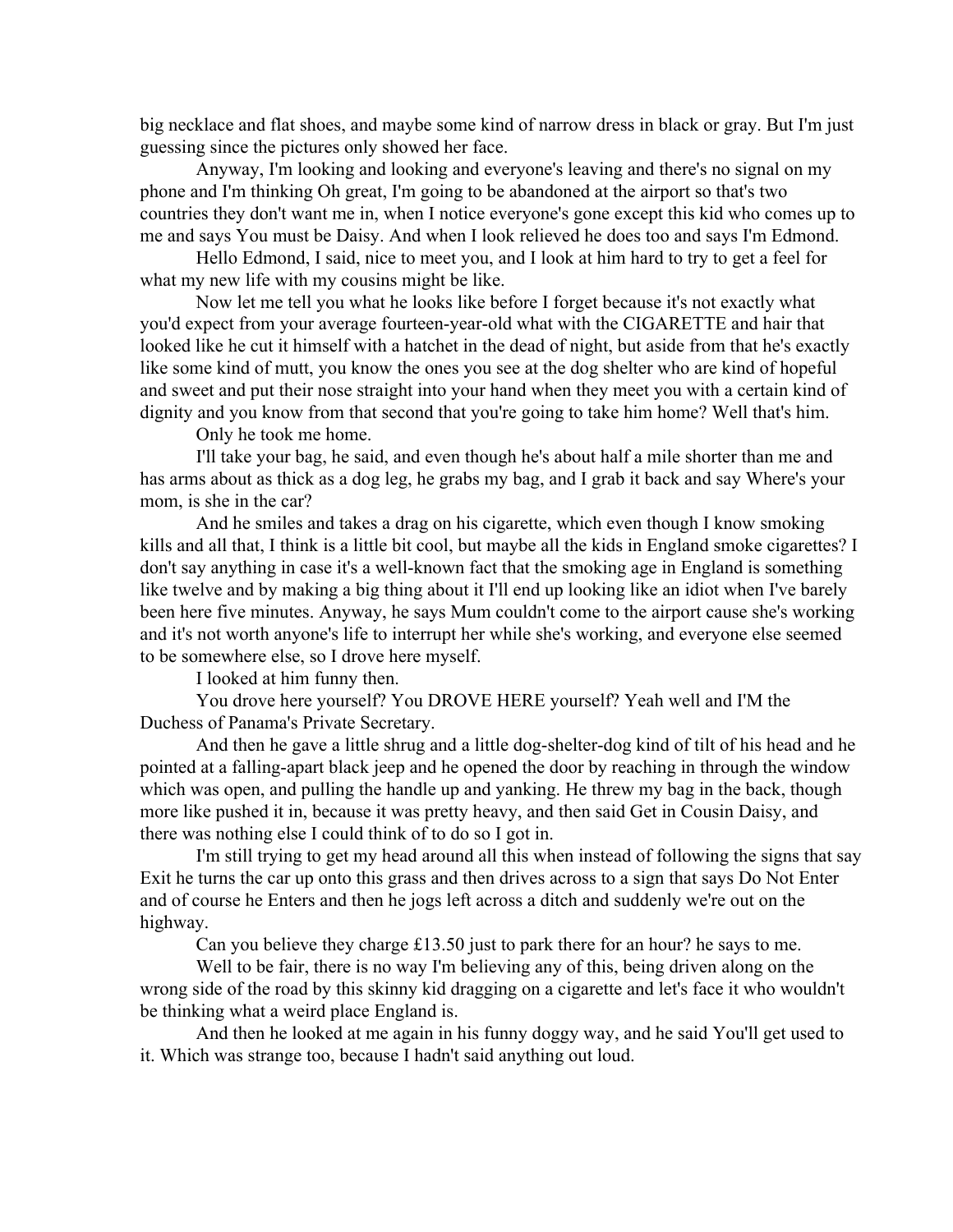**I** fell asleep in the jeep because it was a long way to get to their house and watching the highway go by always makes me want to close my eyes. And then when I opened them again, there was this welcoming committee staring at me through the window and in it were four kids, and a goat and a couple of dogs who I later was told were called Jet and Gin, and in the background I saw some cats scooting around after a bunch of ducks that for some reason or other were hanging around on the lawn.

And for a minute I was so glad I was fifteen and from New York City because even though I haven't actually Seen It All, I have in fact seen more than plenty, and I have one of the best Oh Yeah, This Is So Much What I Usually Do kind of faces of anyone in my crowd. I put on that face right then, though let's be fair, all of this was taking me pretty much by surprise, because I didn't want them to think that kids from New York City are not at least as cool as English kids who just happen to live in huge ancient houses and have goats and dogs and all the rest.

There's still no Aunt Penn but Edmond introduces me to the rest of my cousins, who are called Isaac and Osbert and Piper, which I won't even begin to comment on. Isaac is Edmond's twin, and they look exactly the same, only Isaac's eyes are green and Edmond's are the same color as the sky, which at the moment is gray. At first I liked Piper best because she just looked straight at me and said We are very glad you've come Elizabeth.

Daisy, I corrected her, and she nodded in a solemn kind of way that made me feel sure she'd remember.

Isaac started lugging my bag over to the house and then Osbert who's the oldest came and grabbed it away from him looking superior, and disappeared into the house with it.

Before I tell you what happened then, I have to tell you about the house, which is practically indescribable if the only sort of houses you've lived in before are apartments in New York City.

First let's get it clear that the house is practically falling down, but for some reason that doesn't seem to make any difference to how beautiful it is. It's made out of big chunks of yellowish stone, and has a steep roof, and is shaped like an L around a big courtyard with fat pebbles set in the ground. The short part of the L has a wide arched doorway and it used to be the stable, but now it's the kitchen and it's huge, with zigzag brick floors and big windows all across the front and a stable door that's left open Whenever it's not actually snowing, says Edmond.

Climbing up the front of the house is a huge vine with a stem so thick it must have been growing there for hundreds of years but there aren't any flowers on it yet, I guess because it's too early. Behind the house and up some stone steps is a square garden surrounded by high brick walls and in there are tons of flowers blooming already all in shades of white. In one corner there's a stone angel about the size of a child, very worn, with folded wings and Piper told me it was a child who lived in the house hundreds of years ago and is buried in the garden.

Later when I get a chance to look around the house I find out the inside is much more jumbled up than the outside with funny corridors that don't seem to lead anywhere and tiny bedrooms with slanty ceilings hidden away at the top of stairs. The stairs all creak and there are no curtains on any of the windows and all the main rooms seem huge after what I'm used to and